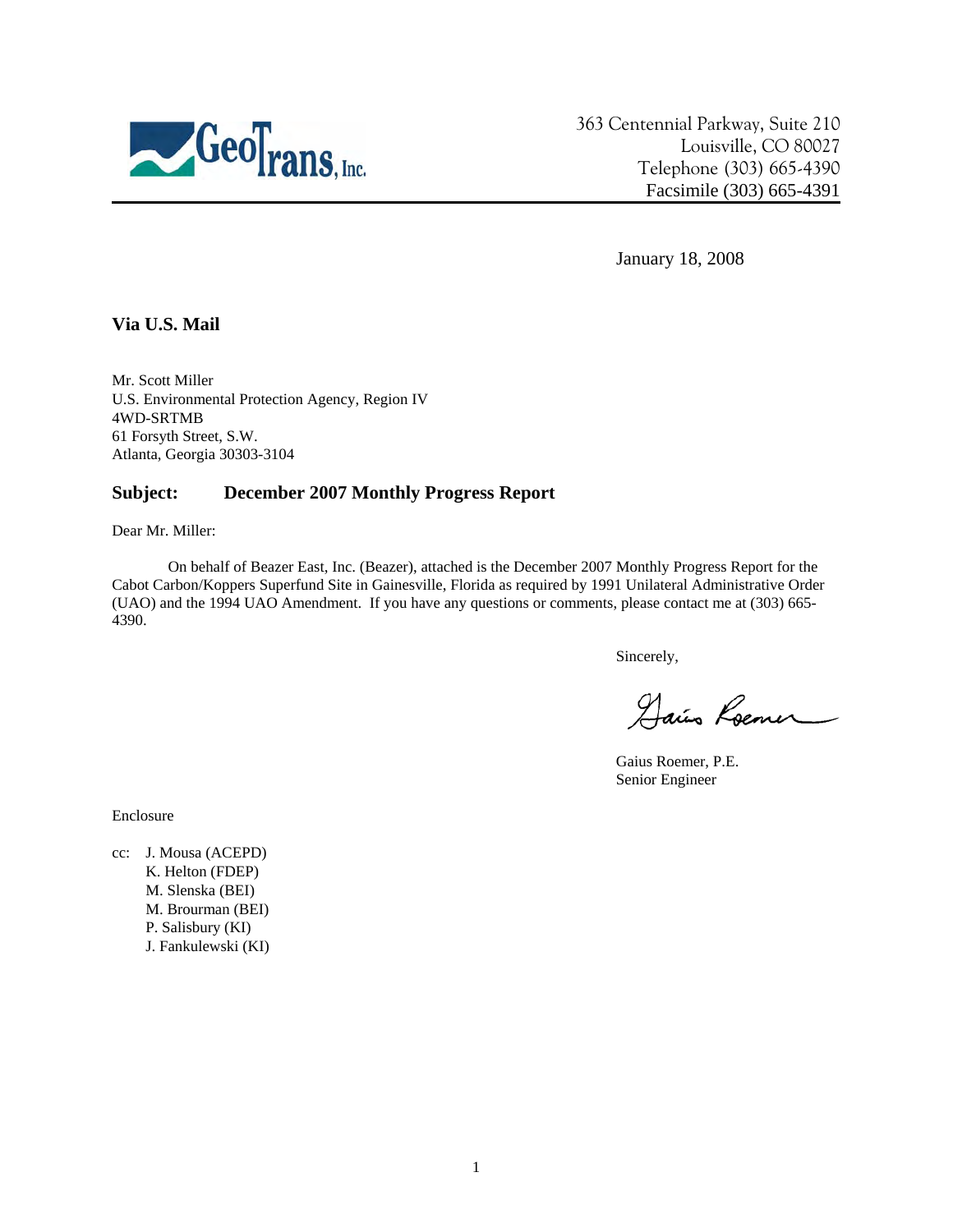# **December 2007 MONTHLY PROGRESS REPORT Cabot Carbon/Koppers Superfund Site GAINESVILLE, FLORIDA**

#### **1. DESCRIPTION OF ACTIONS TAKEN TO COMPLY WITH THE UNILATERAL ADMINISTRATIVE ORDER (MARCH 1991) AND ESTIMATE OF THE PERCENTAGE OF THE RD/RA COMPLETED:**

- Beazer's Operation and Maintenance (O&M) Contractor performed routine treatment plant operation and maintenance services for the ground water remedial system.
- Second Five-Year Review Report recommendations are being performed through 2007.

#### **2. SUMMARY OF RESULTS OF SAMPLING AND TESTS AND ALL OTHER DATA DURING THE MONTH:**

- Instantaneous flow rates and totalizer volumes were measured in each extraction well.
- 6.8 gallons of NAPL were bailed from the Hawthorn Group wells during the past month (2 recovery events), and a total of 232.76 gallons have been bailed since the start of the NAPL recovery program in June 19, 2004. The two-week recovery schedule was started October 25, 2005.
- A total of 1,395,000 gallons of ground water were recovered by the existing extraction system, treated and discharged to the Gainesville Regional Utilities (GRU) during this past month (operating period of 727.7 hours). The average recovery rate for the month was approximately 31.9 gallons per minute (gpm).

## **3. SUMMARY OF ALL PLANS, REPORTS, DELIVERABLES AND PROCEDURES COMPLETED:**

- Completed monthly maintenance check.
- Inspected piezometers, extraction wells, piping, valves, treatment plant vessels and controls, buildings and grounds.
- Repaired/replaced EW-6, EW-10, and EW-11 pumps.
- Cleaned static mixer.
- Shipped 21 drums of groundwater treatment sludge.
- All offsite Hawthorn monitoring wells have been completed, developed, and sampled except HG-22D.
- Submitted Surficial Aquifer Redevelopment/Resampling Report.
- Conducted 4th quarter Upper Floridan sampling.
- Conducted Second Semiannual Stage 2 Groundwater sampling.
- Conducted additional Hawthorn monitoring well sampling.
- Conducted second Joint EPA/Beazer Feasibility Study meeting/workshop to develop a list of remedial alternatives for evaluation.

#### **4. PROJECTED WORK FOR THE NEXT MONTH (JANUARY 2008) WITH SCHEDULE CONSIDERATIONS:**

(Please see the attached draft schedule. Note that this is a working schedule and is likely to change.)

- Measure instantaneous flow rates and totalizer volumes for each extraction well.
- Continue NAPL removal from Hawthorn Group wells on a two-week schedule.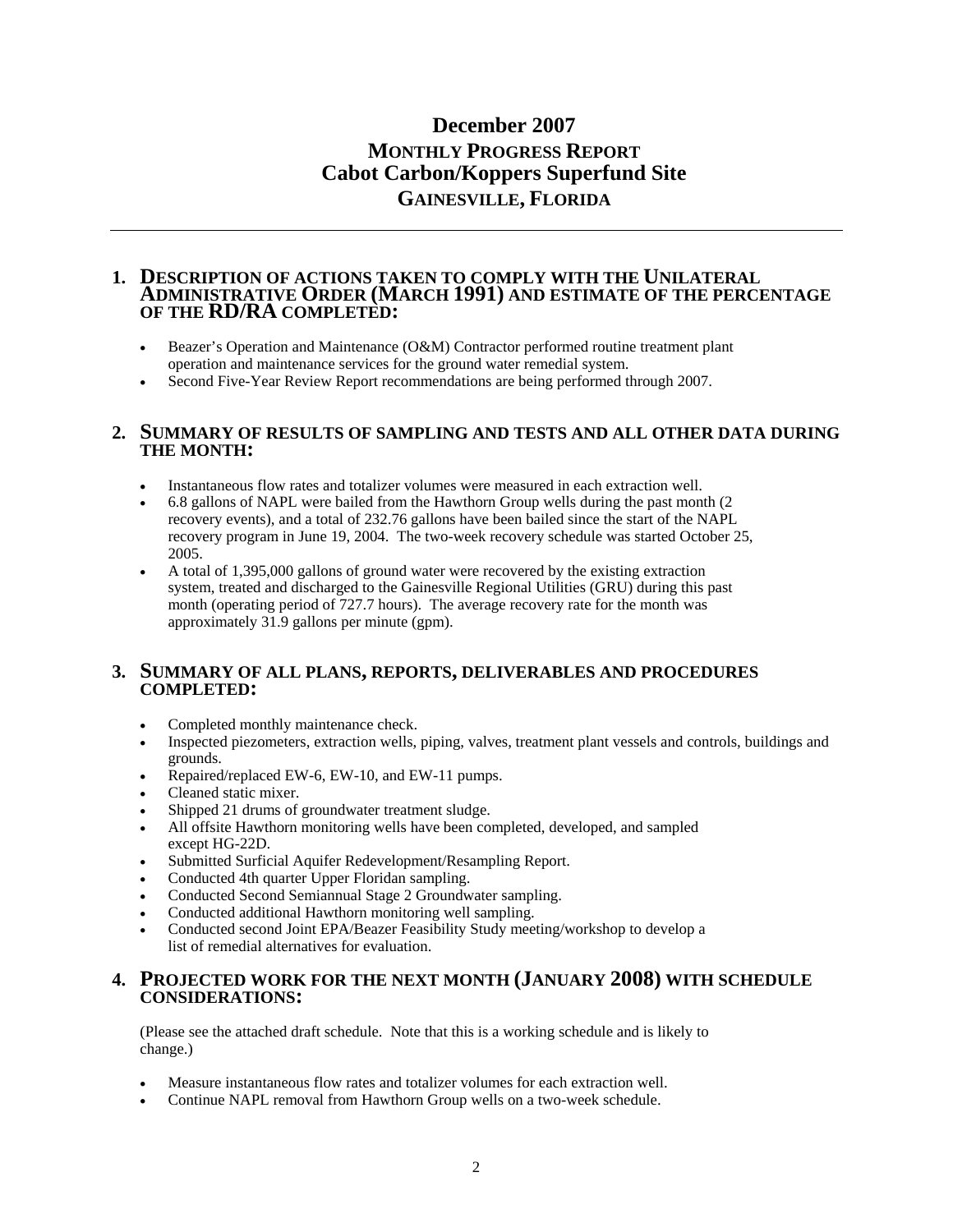- Continue well installation activities at HG-22D.
- Continue Hawthorn NAPL recovery pilot test construction activities.
- Conduct ISBS pilot test injection activities.

## **5. SUMMARY OF PROBLEMS OR POTENTIAL PROBLEMS AND ACTUAL OR ANTICIPATED DELAYS ENCOUNTERED DURING THE MONTH:**

• A public-utility sewer line was accidentally damaged during drilling of Hawthorn Group well HG-22D just west of the site property line. The incident has caused minor delays in the drilling program.

# **6. ACTIONS BEING TAKEN TO RECTIFY PROBLEMS OR DELAYS:**

• Gainesville Regional Utilities (GRU) and GeoTrans have communicated frequently regarding the incident at HG-22D.

# **7. SUPPLEMENTAL INFORMATION:**

• Please see the attached draft schedule. Note that this is a working schedule and is likely to change.

# **8. CHANGES IN PERSONNEL DURING THIS MONTH:**

• None this reporting period.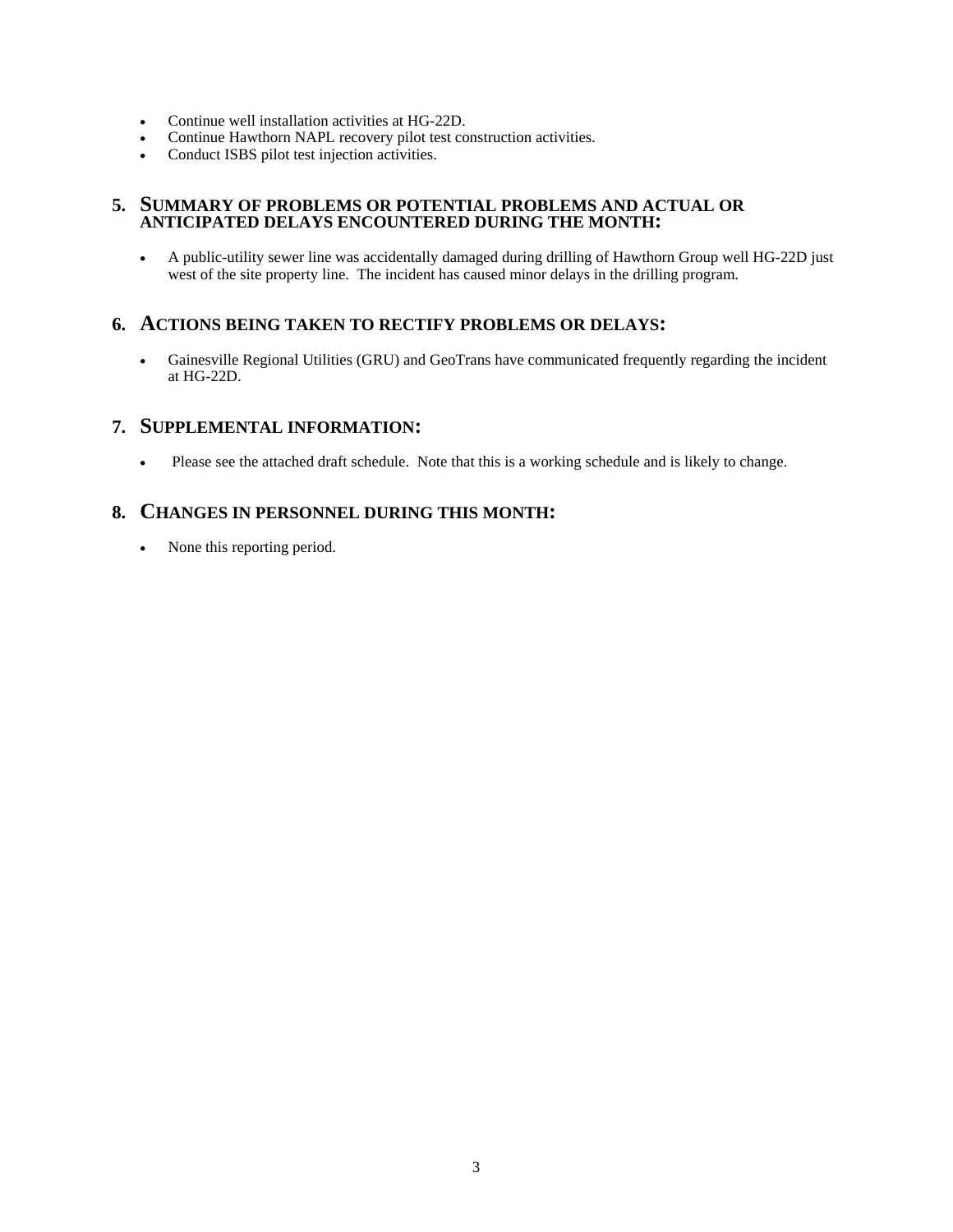|                 | Cabot Carbon/Koppers Site: Combined Beazer USEPA Schedule (DRAFT FOR DISCUSSION)           |          |          |                        |                                                                          |  |  |  |  |
|-----------------|--------------------------------------------------------------------------------------------|----------|----------|------------------------|--------------------------------------------------------------------------|--|--|--|--|
| ID              | Task Name                                                                                  | Duration | Start    | Finish<br>Predecessors |                                                                          |  |  |  |  |
|                 | Complete 2006 5-Year Review Tasks                                                          | 742 days | 5/1/06   | 3/27/09                | 3/27                                                                     |  |  |  |  |
| $\overline{2}$  | Recmnd. #1 - Evaluate Surficial Aquifer Extraction System                                  | 575 days | 8/1/06   | 10/29/08               | 10/29                                                                    |  |  |  |  |
| 3               | <b>Beazer Evaluation</b>                                                                   | 104 days | 8/1/06   | 12/22/06               |                                                                          |  |  |  |  |
| $\overline{4}$  | Beazer Evaluation Submittal (12/22/06 letter)                                              | 0 days   | 12/22/06 | 12/22/06 3             | 412/22                                                                   |  |  |  |  |
| $5\overline{)}$ | GRU Comments Transmittal (3/27/07 letter)                                                  | 0 days   | 3/27/07  | 3/27/07                |                                                                          |  |  |  |  |
| 6               | USEPA Comments Transmittal (4/2/07 email)                                                  | 0 days   | 4/2/07   | 4/2/07                 |                                                                          |  |  |  |  |
| $\overline{7}$  | Phone Conference: O'Steen/Erickson, After Surficial Resample                               | 0 days   | 6/1/07   | 6/1/07                 |                                                                          |  |  |  |  |
| 8               | <b>Discuss Surficial Results - Implications on Extraction System</b>                       | 0 days   | 2/4/08   | 2/4/08 130FS+5 days    |                                                                          |  |  |  |  |
| 9               | Beazer Prepare Responses & Work Plan                                                       | 35 days  | 2/4/08   | $3/21/08$ 8            |                                                                          |  |  |  |  |
| 10 <sup>°</sup> | Beazer Submit Responses & Work Plan                                                        | 0 days   | 3/21/08  | $3/21/08$ 9            |                                                                          |  |  |  |  |
| 11              | Resolution and Approval                                                                    | 25 days  | 3/24/08  | 4/25/08 10             |                                                                          |  |  |  |  |
| 12              | <b>USEPA Approval of Work Plan</b>                                                         | 0 days   | 4/25/08  | 4/25/08 11             |                                                                          |  |  |  |  |
| 13              | Beazer Implement Work Plan for System Modifications                                        | 130 days | 4/28/08  | 10/29/08 12            |                                                                          |  |  |  |  |
| 14              |                                                                                            |          |          |                        |                                                                          |  |  |  |  |
| 15              | Recmnd. #2 - Sediment and Surface Water Sampling                                           | 234 days | 5/5/06   | 3/30/07                |                                                                          |  |  |  |  |
| 16              | ACEPD Off-Site Sediment Data 1994-2000 Transmittal                                         | 0 days   | 5/5/06   | 5/5/06                 | 5/5                                                                      |  |  |  |  |
| 17              | ACEPD Off-Site Water/Sediment Data Sep 2006 Transmittal                                    | 0 days   | 12/13/06 | 12/13/06               | 12/13                                                                    |  |  |  |  |
| 18              | Beazer Soil & Sediment Data Summary Report Submittal (3/30/07)                             | 0 days   | 3/30/07  | 3/30/07                |                                                                          |  |  |  |  |
| 19              | <b>RECOMMENDATION RESPONSE COMPLETED</b>                                                   | 0 days   | 3/30/07  | $3/30/07$ 18           |                                                                          |  |  |  |  |
| 20              |                                                                                            |          |          |                        |                                                                          |  |  |  |  |
| 21              | Recmnd. #3 - Hawthorn Investigation                                                        | 312 days | 11/17/06 | 2/8/08                 |                                                                          |  |  |  |  |
| 22              | Beazer Updated Site Stratigraphy Submittal (11/17/06 letter)                               | 0 days   | 11/17/06 | 11/17/06               | $\triangle$ 11/17                                                        |  |  |  |  |
| 23              | EPA Additional Monitoring Request (3/1/07 letter)                                          | 0 days   | 3/1/07   | 3/1/07                 |                                                                          |  |  |  |  |
| 24              | Beazer Prepare Hawthorn Investigation Plan                                                 | 23 days  | 3/1/07   | $4/2/07$ 23            |                                                                          |  |  |  |  |
| 25              | Beazer Hawthorn Investigation Plan Submittal (3/31/07 Workplan)                            | 0 days   | 4/2/07   | 4/2/07 24              |                                                                          |  |  |  |  |
| 26              | <b>USEPA/Stakeholder Review</b>                                                            | 31 days  | 4/3/07   | 5/15/07 25             |                                                                          |  |  |  |  |
| 27              | ACEPD Comments on Hawthorn Investigation WP (5/9/07 letter)                                | 0 days   | 5/9/07   | 5/9/07                 |                                                                          |  |  |  |  |
| 28              | USEPA Comments on Hawthorn Investigation (5/15/07 email)                                   | 0 days   | 5/15/07  | 5/15/07 26             |                                                                          |  |  |  |  |
| 29              | <b>Resolution of Issues</b>                                                                | 19 days  | 5/16/07  | 6/12/07 28             |                                                                          |  |  |  |  |
| 30              | Beazer Submit Revised Workplan (6/12/07)                                                   | 0 days   | 6/12/07  | 6/12/07 29             |                                                                          |  |  |  |  |
| 31              | USEPA Comment Letter (6/29/07)                                                             | 0 days   | 6/29/07  | 6/29/07 30             |                                                                          |  |  |  |  |
| 32              | Beazer Submit Revised #2 Workplan (7/20/07)                                                | 0 days   | 7/20/07  | 7/20/07 31             |                                                                          |  |  |  |  |
| 33              | <b>USEPA Approval of Work Plan</b>                                                         | 0 days   | 8/7/07   | 8/7/07 32FS+6 days     | $\bigotimes_{1} 8/7$                                                     |  |  |  |  |
| 34              | Beazer Carry Out Work Plan                                                                 | 148 days | 7/10/07  | 2/8/08                 |                                                                          |  |  |  |  |
| 35              | Subcontracting                                                                             | 4 wks    | 7/10/07  | 8/7/07 33FF            |                                                                          |  |  |  |  |
| 36              | Mobilization                                                                               | 1 wk     | 8/13/07  | 8/17/07 35             |                                                                          |  |  |  |  |
| 37              | Well Installation & development                                                            | 59 days  | 8/20/07  | 11/9/07 36             |                                                                          |  |  |  |  |
| 38              | <b>Report Preparation &amp; Review</b>                                                     | 12 wks   | 11/12/07 | 2/8/08 37              |                                                                          |  |  |  |  |
| 39              | Beazer Submit Hawthorn Investigation Report                                                | 0 days   | 2/8/08   | 2/8/08 38              | $\bullet$ 2/8                                                            |  |  |  |  |
| 40              |                                                                                            |          |          |                        |                                                                          |  |  |  |  |
| 41              | Recmnd. #4 - Floridan Monitoring                                                           | 393 days | 7/10/06  | 1/22/08                | 1/22                                                                     |  |  |  |  |
| 42              | Beazer Prepare Floridan Drilling Report                                                    | 13 days  | 7/10/06  | 7/26/06                | 7/26                                                                     |  |  |  |  |
| 43              | Beazer Submit Floridan Drilling Report (7/26/06)                                           | 0 days   | 7/26/06  | 7/26/06 42             | $\overline{7/26}$                                                        |  |  |  |  |
| 44              | Beazer Prepare Additional Drilling/Testing Workplan                                        | 25 days  | 7/17/06  | 8/18/06                |                                                                          |  |  |  |  |
| 45              | Beazer Submit Floridan Drilling Workplan (8/18/07)                                         | 0 days   | 8/18/06  | 8/18/06 44             | 8/18                                                                     |  |  |  |  |
| 46              | USEPA Review of Drilling Work Plan                                                         | 48 days  | 8/21/06  | 10/25/06 45            | 10/25 <sub>1</sub>                                                       |  |  |  |  |
| 47              | USEPA Alternative Floridan Drilling/Testing Plan (10/25/06 letter)                         | 0 days   | 10/25/06 | 10/25/06 46            | 10/25                                                                    |  |  |  |  |
| 48              | Beazer Response to EPA Alternative Plan (12/18/06 letter)                                  | 0 days   | 12/18/06 | 12/18/06               | 12/18                                                                    |  |  |  |  |
| 49              | Beazer Agrees to Perform Hydraulic Testing (3/1/07 letter)                                 | 0 days   | 3/1/07   | 3/1/07                 | $\bullet$ 3/1                                                            |  |  |  |  |
|                 |                                                                                            |          |          |                        |                                                                          |  |  |  |  |
| Date: 1/18/08   | Task<br><b>Current/In-Progress Item</b>                                                    |          |          | Progress               | $\overline{\mathcal{L}}$<br>Deadline<br><b>External Tasks</b><br>Summary |  |  |  |  |
|                 | <b>Completed Major Task</b><br>External Milestone<br>Project Summary<br>Split<br>Milestone |          |          |                        |                                                                          |  |  |  |  |

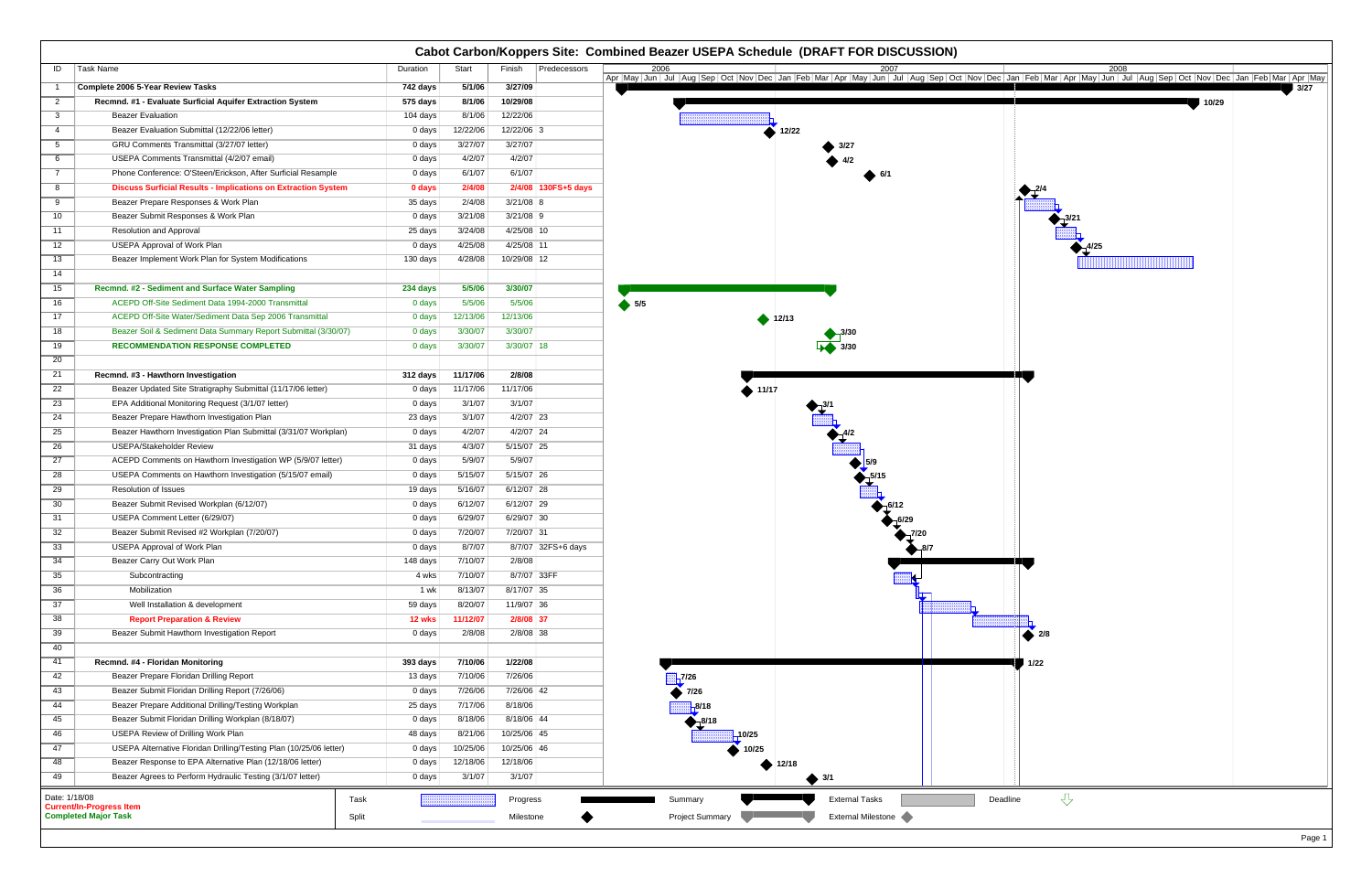|               | Cabot Carbon/Koppers Site: Combined Beazer USEPA Schedule (DRAFT FOR DISCUSSION)       |                   |                    |                          |                                                                    |  |  |  |
|---------------|----------------------------------------------------------------------------------------|-------------------|--------------------|--------------------------|--------------------------------------------------------------------|--|--|--|
| ID            | Task Name                                                                              | Duration          | Start              | Finish<br>Predecessors   |                                                                    |  |  |  |
| 50            | Beazer Conduct Modified Aug 18 2006 Workplan                                           | 222 days          | 12/11/06           | 10/22/07                 |                                                                    |  |  |  |
| 51            | Drilling, Installation, Testing                                                        | 152 days          | 12/11/06           | 7/13/07                  |                                                                    |  |  |  |
| 52            | Sampling                                                                               | 5 days            | 7/16/07            | 7/20/07 51               |                                                                    |  |  |  |
| 53            | Analysis                                                                               | 20 days           | 7/23/07            | 8/17/07 52               |                                                                    |  |  |  |
| 54            | Report Prep & Review                                                                   | 45 days           | 8/20/07            | 10/22/07 53              |                                                                    |  |  |  |
| 55            | Beazer Submit Floridan Supplemental Analysis Report                                    | 0 days            | 9/17/07            | 9/17/07                  |                                                                    |  |  |  |
| 56            | Beazer Submit Floridan Drilling & Analysis Reports                                     | 0 days            | 10/22/07           | 10/22/07 54              | 10/22                                                              |  |  |  |
| 57            | <b>USEPA/Stakeholder Review</b>                                                        | 25 days           | 10/23/07           | 11/28/07 56              | 11/28                                                              |  |  |  |
| 58            | <b>Resolution of Remaining Issues</b>                                                  | 25 days           | 12/14/07           | 1/22/08 57               | 1/22                                                               |  |  |  |
| 59            |                                                                                        |                   |                    |                          |                                                                    |  |  |  |
| 60            | Recmnd. #5 - Pilot Studies and Interim Measures                                        | 742 days          | 5/1/06             | 3/27/09                  | 3/27<br>. <b>. .</b><br>and the property                           |  |  |  |
| 61            | Hawthorn DNAPL Rec. Pilot/IM                                                           | 403 days          | 11/17/06           | 6/17/08                  | 6/17                                                               |  |  |  |
| 62            | USEPA Approval to Proceed with 12/23/04 Workplan (11/17/06 letter)                     | 0 days            | 11/17/06           | 11/17/06                 | $\frac{11}{117}$                                                   |  |  |  |
| 63            | Resolution of Permitting & Comments                                                    | 107 days          | 11/17/06           | 4/17/07 62               |                                                                    |  |  |  |
| 64            | FDEP UIC Permit Exemption                                                              | 0 days            | 4/25/07            | 4/25/07                  |                                                                    |  |  |  |
| 65            | Beazer Prepare Revised Workplan                                                        | 20 days           | 4/25/07            | 5/22/07 64               |                                                                    |  |  |  |
| 66            | Beazer Submit Revised Workplan                                                         | 0 days            | 5/22/07            | 5/22/07 65               | $\sum_{1}^{5/22}$                                                  |  |  |  |
| 67            | Beazer Conduct Workplan                                                                | 271 days          | 5/23/07            | 6/17/08                  |                                                                    |  |  |  |
| 68            | Design & Procure                                                                       | 40 days           | 5/23/07            | 7/19/07 66               |                                                                    |  |  |  |
| 69            | Mobilize                                                                               | 5 days            | 8/13/07            | 8/17/07 68               |                                                                    |  |  |  |
| 70            | <b>Field Install</b>                                                                   | 130 days          | 8/20/07            | 2/25/08 36,69            | $-2/25$                                                            |  |  |  |
| 71            | <b>Operational Period</b>                                                              | 45 days           | 2/26/08            | 4/28/08 70               | -4/28                                                              |  |  |  |
| 72            | Prepare Report                                                                         | 35 days           | 4/29/08            | 6/17/08 71               | 6/17                                                               |  |  |  |
| 73            | <b>Beazer Submit Report</b>                                                            | 0 days            | 6/17/08            | 6/17/08 67               | 6/17                                                               |  |  |  |
| 74            | <b>ISBS Pilot/IM</b>                                                                   | 547 days          | 5/1/06             | 6/17/08                  | 6/17                                                               |  |  |  |
| 75            | USEPA/Stakeholder Review of 4/22/05 Work Plan                                          | 238 days          | 5/1/06             | 3/29/07                  | $-3/29$                                                            |  |  |  |
| 76<br>77      | USEPA Transmittal of USACE Analysis (at 3/29/07 meeting)<br>Resolution of Path Forward | 0 days            | 3/29/07<br>3/30/07 | 3/29/07 75<br>5/29/07 76 |                                                                    |  |  |  |
| 78            | EPA Approval of ISBS Workplan (Miller email, 5/26/07)                                  | 42 days<br>0 days | 5/29/07            | 5/29/07 77               | $\frac{1}{2}$ 5/29                                                 |  |  |  |
| 79            | UIC Information Submittal to FDEP                                                      | 0 days            | 8/7/07             | 8/7/07                   |                                                                    |  |  |  |
| 80            | Revised Workplan & UIC Variance Request                                                | 0 days            | 10/8/07            | 10/8/07                  | ● 8/7                                                              |  |  |  |
| 81            | FDEP UIC Variance Review Process                                                       | 68 days           | 10/8/07            | 1/16/08 80               | 10/8                                                               |  |  |  |
| 82            | FDEP UIC Permit Exeption Granted                                                       | 0 days            | 1/16/08            | 1/16/08 81               |                                                                    |  |  |  |
| 83            | Conduct Workplan                                                                       | 244 days          | 7/2/07             | 6/17/08                  | $\bigoplus_{1/1} 1/16$                                             |  |  |  |
| 84            | Final Design & Procurement                                                             | 1 mon             | 7/2/07             | 8/1/07 78                |                                                                    |  |  |  |
| 85            | <b>Baseline Sampling &amp; Construction</b>                                            | 6 wks             | 9/7/07             | 10/18/07 84,36           |                                                                    |  |  |  |
| 86            | <b>ISBS Implementation</b>                                                             | 5 days            | 1/22/08            | 1/28/08 85,82            |                                                                    |  |  |  |
| 87            | First Sampling Event & Analysis                                                        | 8 wks             | 1/29/08            | $3/24/08$ 86             |                                                                    |  |  |  |
| 88            | Second Sampling Event & Analysis                                                       | 8 wks             | 3/25/08            | 5/19/08 87               |                                                                    |  |  |  |
| 89            | Report Prep & Review                                                                   | 4 wks             | 5/20/08            | 6/17/08 88               |                                                                    |  |  |  |
| 90            | Beazer Submit ISBS Pilot Study Report                                                  | 0 days            | 6/17/08            | 6/17/08 89               | 6/17                                                               |  |  |  |
| 91            | <b>Surficial DNAPL Recovery Pilot/IM</b>                                               | 525 days          | 3/1/07             | 3/27/09                  |                                                                    |  |  |  |
| 92            | Beazer Prepare Work Plan                                                               | 150 days          | 3/1/07             | 10/1/07                  |                                                                    |  |  |  |
| 93            | <b>Beazer Submit Work Plan</b>                                                         | 0 days            | 3/31/08            | 3/31/08 92,130FS+5 day:  |                                                                    |  |  |  |
| 94            | USEPA/FDEP/Stakeholder Review                                                          | 25 days           | 4/1/08             | 5/5/08 93                |                                                                    |  |  |  |
| 95            | Resolution of Issues                                                                   | 25 days           | 5/6/08             | 6/10/08 94               |                                                                    |  |  |  |
| 96            | <b>USEPA Approval</b>                                                                  | 0 days            | 6/10/08            | 6/10/08 95               |                                                                    |  |  |  |
| 97            | <b>UIC Permit Exemption</b>                                                            | 0 days            | 6/10/08            | 6/10/08 95               |                                                                    |  |  |  |
| 98            | <b>Beazer Conduct Workplan</b>                                                         | 200 days          | 6/11/08            | 3/27/09 97,96            |                                                                    |  |  |  |
| Date: 1/18/08 | Task                                                                                   |                   |                    | Progress                 | $\bigtriangledown$<br><b>External Tasks</b><br>Deadline<br>Summary |  |  |  |
|               | <b>Current/In-Progress Item</b>                                                        |                   |                    |                          |                                                                    |  |  |  |
|               | <b>Completed Major Task</b><br>Split                                                   |                   |                    | Milestone                | Project Summary<br><b>External Milestone</b>                       |  |  |  |

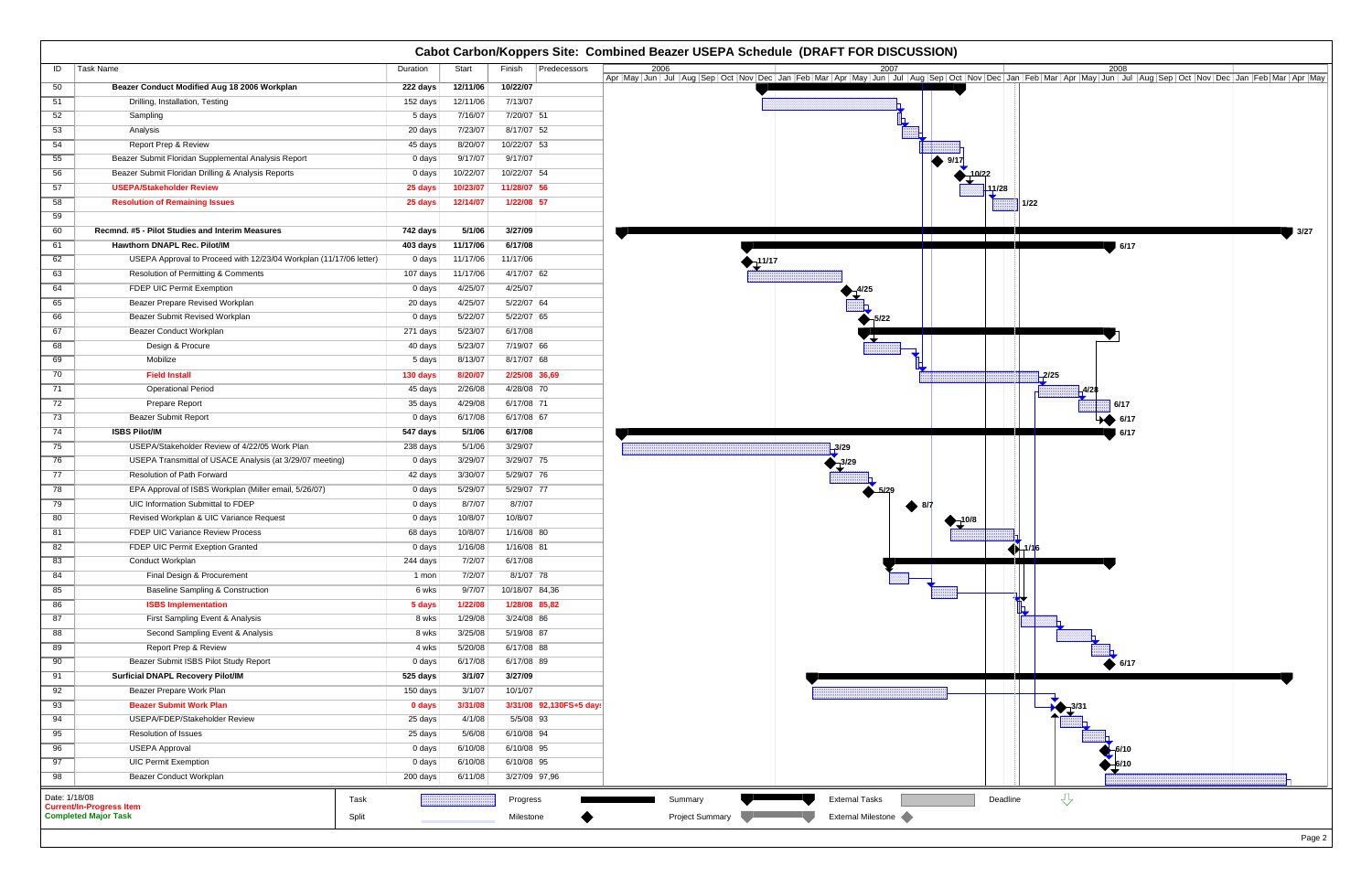|                                                                                                               | Cabot Carbon/Koppers Site: Combined Beazer USEPA Schedule (DRAFT FOR DISCUSSION) |          |          |                        |                             |                    |                   |       |  |
|---------------------------------------------------------------------------------------------------------------|----------------------------------------------------------------------------------|----------|----------|------------------------|-----------------------------|--------------------|-------------------|-------|--|
| ID                                                                                                            | Task Name                                                                        | Duration | Start    | Finish<br>Predecessors |                             |                    |                   |       |  |
| 99                                                                                                            | <b>Beazer Submit Report</b>                                                      | $0$ days | 3/27/09  | 3/27/09 98             |                             |                    |                   | 43/27 |  |
| 100                                                                                                           |                                                                                  |          |          |                        |                             |                    |                   |       |  |
| 101                                                                                                           | Recmnd. #6 - Source Delineation & Potential for Downward Migration               | 357 days | 11/17/06 | 4/11/08                |                             |                    | 14/11             |       |  |
| 102                                                                                                           | Beazer Updated Site Stratigraphy Submittal (11/17/06 letter)                     | 0 days   | 11/17/06 | 11/17/06               | $\blacktriangleright$ 11/17 |                    |                   |       |  |
| 103                                                                                                           | EPA 4/18/07 Tansmittal of Comments on Recommendation #6                          | 0 days   | 4/18/07  | 4/18/07                |                             |                    |                   |       |  |
| 104                                                                                                           | <b>Beazer Response to Comments</b>                                               | 40 wks   | 4/18/07  | 2/1/08 103             |                             |                    |                   |       |  |
| 105                                                                                                           | Beazer Submit Response to Comments                                               | 0 days   | 2/1/08   | 2/1/08 104             |                             |                    | $2^{2/1}$         |       |  |
| 106                                                                                                           | <b>Resolution of Remaining Issues</b>                                            | 50 days  | 2/4/08   | 4/11/08 105            |                             |                    |                   |       |  |
| 107                                                                                                           |                                                                                  |          |          |                        |                             |                    |                   |       |  |
| 108                                                                                                           | <b>Recmnd. #7 - Arsenic Evaluation</b>                                           | 400 days | 7/10/06  | 1/31/08                |                             |                    | 1/31              |       |  |
| 109                                                                                                           | <b>Beazer Prepare Arsenic Evaluation</b>                                         | 189 days | 7/10/06  | 3/30/07                |                             | $-3/30$            |                   |       |  |
| 110                                                                                                           | Beazer Submit Arsenic Evaluation Report (3/30/07)                                | 0 days   | 3/30/07  | 3/30/07 109            |                             | 3/30               |                   |       |  |
| 111                                                                                                           | <b>RECOMMENDATION RESPONSE COMPLETED</b>                                         | 0 days   | 3/30/07  | 3/30/07 110            |                             |                    |                   |       |  |
| 112                                                                                                           | USEPA Agreement & Comment on Report (5/15/07 email)                              | 0 days   | 5/15/07  | 5/15/07                |                             |                    |                   |       |  |
| 113                                                                                                           | <b>Beazer Response to Comments</b>                                               | 36 wks   | 5/15/07  | 1/31/08 112            |                             |                    |                   |       |  |
| 114                                                                                                           | Beazer Submit Response to Comments                                               | 0 days   | 1/31/08  | 1/31/08 113            |                             |                    | $\sum$ 1/31       |       |  |
| 115                                                                                                           |                                                                                  |          |          |                        |                             |                    |                   |       |  |
| 116                                                                                                           | Recmnd. #9 - Surficial Well Redevelopment & Sampling                             | 359 days | 7/10/06  | 12/3/07                |                             |                    | 12/3              |       |  |
| 117                                                                                                           | <b>Beazer Prepare Workplan</b>                                                   | 81 days  | 7/10/06  | 10/30/06               | 10/30                       |                    |                   |       |  |
| 118                                                                                                           | Beazer Submit Workplan (10/30/06)                                                | 0 days   | 10/30/06 | 10/30/06 117           | 10/30                       |                    |                   |       |  |
| 119                                                                                                           | <b>USEPA/Stakeholder Review</b>                                                  | 28 days  | 10/31/06 | 12/7/06 118            |                             |                    |                   |       |  |
| 120                                                                                                           | <b>USEPA Comment Letter (12/7/06)</b>                                            | 0 days   | 12/7/06  | 12/7/06 119            |                             |                    |                   |       |  |
| 121                                                                                                           | <b>Beazer Update Workplan</b>                                                    | 85 days  | 12/8/06  | 4/6/07 120             |                             |                    |                   |       |  |
| 122                                                                                                           | Beazer Submit Responses & Revised Workplan (4/6/07)                              | 0 days   | 4/6/07   | 4/6/07 121             |                             |                    |                   |       |  |
| 123                                                                                                           | <b>USEPA/Stakeholder Review</b>                                                  | 36 days  | 4/9/07   | 5/29/07 122            |                             |                    |                   |       |  |
| 124                                                                                                           | <b>USEPA Approval of Surficial Redevelopment/Sampling Workplan</b>               | 0 days   | 5/29/07  | 5/29/07 123            |                             |                    |                   |       |  |
| 125                                                                                                           | <b>Beazer Conduct Workplan</b>                                                   | 95 days  | 7/16/07  | 11/28/07               |                             |                    |                   |       |  |
| 126                                                                                                           | Redevelopment                                                                    | 10 days  | 7/16/07  | 7/27/07 124            |                             |                    |                   |       |  |
| 127                                                                                                           | Sampling                                                                         | 10 days  | 7/30/07  | 8/10/07 126            |                             |                    |                   |       |  |
| 128                                                                                                           | Analysis                                                                         | 15 days  | 8/13/07  | 8/31/07 127            |                             |                    |                   |       |  |
| 129                                                                                                           | <b>Report Prep &amp; Review</b>                                                  | 12 wks   | 9/4/07   | 11/28/07 128           |                             |                    |                   |       |  |
| 130                                                                                                           | Beazer Submit Data Report (12/3/07)                                              | 0 days   | 12/3/07  | 12/3/07 129            |                             |                    | -12/3             |       |  |
| 131                                                                                                           | <b>RECOMMENDATION RESPONSE COMPLETED</b>                                         | $0$ days | 12/3/07  | 12/3/07 130            |                             |                    | $\sqrt{12/3}$     |       |  |
| 132                                                                                                           |                                                                                  |          |          |                        |                             |                    |                   |       |  |
| $\overline{133}$                                                                                              | Recmnd. #11 - Reevaluate COCs                                                    | 186 days | 7/31/07  | 4/23/08                |                             |                    | 4/23              |       |  |
| 134                                                                                                           | Technical Risk Assessment Conference Call                                        | 0 days   | 7/31/07  | 7/31/07                |                             | $\bullet$ 7/31     |                   |       |  |
| 135                                                                                                           | Resolve Path Forward for Risk & Cleanup Criteria                                 | 5 wks    | 12/3/07  | 1/9/08 56,130,149      |                             |                    |                   |       |  |
| $\overline{136}$                                                                                              | <b>USEPA &amp; Beazer Analyze Risk and Develop Criteria</b>                      | 15 wks   | 1/10/08  | 4/23/08 135            |                             |                    |                   |       |  |
| $\overline{137}$                                                                                              | <b>USEPA Issue Cleanup Criteria</b>                                              | 0 days   | 4/23/08  | 4/23/08 136            |                             |                    | $\overline{4/23}$ |       |  |
| 138                                                                                                           |                                                                                  |          |          |                        |                             |                    |                   |       |  |
| 139                                                                                                           | Recmnd. #12 - Surface Soil Delineation                                           | 328 days | 7/10/06  | 10/17/07               |                             | 10/17              |                   |       |  |
| 140                                                                                                           | USEPA Review of 2/8/06 Workplan                                                  | 39 days  | 7/10/06  | 8/31/06                |                             |                    |                   |       |  |
| 141                                                                                                           | <b>USEPA Comment Letter</b>                                                      | 0 days   | 8/31/06  | 8/31/06 140            |                             |                    |                   |       |  |
| 142                                                                                                           | Beazer Update of Workplan                                                        | 17 days  | 9/1/06   | 9/25/06 141            | $\frac{8}{1}$               |                    |                   |       |  |
| 143                                                                                                           | Beazer Submit Comment Responses and Revised Workplan (9/25/06)                   | 0 days   | 9/25/06  | 9/25/06 142            | 9/25                        |                    |                   |       |  |
| 144                                                                                                           | Beazer Update of Workplan Based on Additional Comments (10/31/06)                | 0 days   | 10/31/06 | 10/31/06               | 10/31                       |                    |                   |       |  |
| $\overline{145}$                                                                                              | Beazer Notification of Intent to Implement Workplan (11/16/06 letter)            | 0 days   | 11/16/06 | 11/16/06               | .11/16                      |                    |                   |       |  |
| 146                                                                                                           | Beazer Conduct Work Plan                                                         | 88 days  | 11/28/06 | 3/30/07                |                             |                    |                   |       |  |
| 147                                                                                                           | Beazer Soil & Sediment Data Summary Report Submittal (3/30/07)                   | 0 days   | 3/30/07  | 3/30/07 146            |                             | $\bigoplus$ 3/30   |                   |       |  |
| $\overline{\mathcal{L}}$<br>Date: 1/18/08<br><b>External Tasks</b><br>Deadline<br>Task<br>Progress<br>Summary |                                                                                  |          |          |                        |                             |                    |                   |       |  |
| <b>Current/In-Progress Item</b><br><b>Completed Major Task</b><br>Split                                       |                                                                                  |          |          |                        |                             |                    |                   |       |  |
|                                                                                                               |                                                                                  |          |          | Milestone              | <b>Project Summary</b>      | External Milestone |                   |       |  |